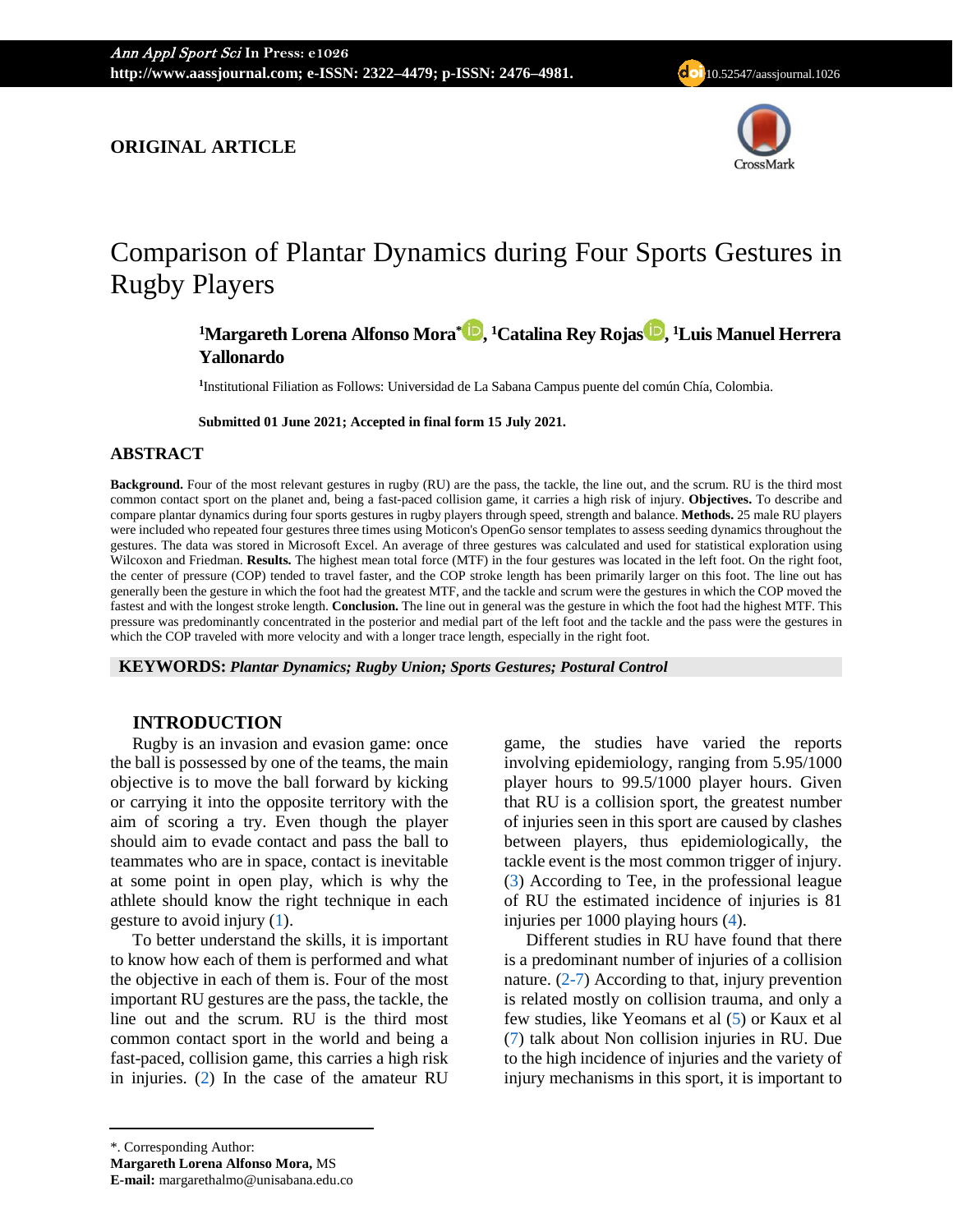analyze the biomechanical behavior of the body in different sports-related actions/gestures, allowing the scientific community to understand them and deepen the knowledge in this area. Plantar dynamics (PD) assessment and analysis is a way of understanding the biomechanics of the foot; this way it can be understood how the forces of the foot interact during the gestures in RU.

There are several ways to evaluate PD, depending on what tool is used. Moticon's OpenGo sensor insoles are wireless sensor insoles, with an integrated internal storage, which can be used in virtually any shoe. They are made from 13 capacitive sensors, each of which measures the plantar pressure distribution and the acceleration in three dimensions in space [\(8\)](#page-6-6). Nevertheless, it was not possible to find studies regarding plantar dynamics, center of pressure, cinematic analysis or any other study about the movement in the different gestures in RU, which also confirms the need to investigate these in order to contribute to the analysis and prevention of RU injuries. The hypothesis of the present study mentions that the plantar dynamics is modified depending on the sporting gesture being made by the RU player therefore, the present paper aims to compare plantar dynamics during four sports gestures in rugby players using physical qualities (variables) such as speed, strength and balance.

# **MATERIALS AND METHODS**

**Participants.** This study is a Cross sectional study that describe the plantar dynamics in rugby players in four sports gestures (tackle, pass, scrum, line out). A total of 25 male RU players were included (mean sports age 4.87±SD 4.81 years; mean days of practice of RU  $3 \pm SD$  0.75 days; body mass index (BMI) 26.84± SD3.75; previous injuries (3 injuries in the last year) all the players were right dominant. The sampling type was by convenience. The inclusion criteria were: being an active participant of a rugby team; having a shoe size between 36 and 44; knowing the technique to develop the different gestures evaluated and approved by the coach team. The exclusion criteria were; having an active injury that does not allow them to perform the gesture, people with degenerative musculoskeletal diseases, people under 18 or over 40 years of age, players with less than 6 months of seniority, players who had difficulties in performing any of the 4 gestures in RU. Written informed consent was obtained from all included participants in

accordance with the Declaration of Helsinki and the Council for International Organizations of Medical Sciences. This study represented minimal risks for the participants.

**Instruments and Variables.** A characterization format was used that included name, age, sports age, height, weight, BMI, position, days of practice, active injuries at the time of the evaluation. The Moticon's OpenGo sensor insoles were used to measure the plantar dynamics during the performance of four different sports gestures. Stöggl and Martiner concluded that the insoles can measure the variables of pressure and acceleration during the tasks of walking, running and jumping with no or minimal bias  $(-2 \text{ to } 1\%)$ ,  $(8)$  which make their use valid for the study.

Studies by Stogll and Martiner and by Price were used to give validation to the Moticon's OpenGo sensor insoles in order to describe plantar dynamics in different types of analyses, such as gait, balance and postural control, emphasizing the different variables and results that can be used to understand movement in diverse scenarios, including sports sciences and sports medicine  $(8, 9)$  $(8, 9)$ .

The variables analyzed were total force left and right (MTFL; MTFR), a center of pressure (COP) displacement anteroposterior and mediolateral in mm left and right (COPAPL; COPAPR; COPMLL; COPMLR), the velocity of COP left and right in mm/s (VCOPL; VCOPR), COP trace length, left and right in mm. These variables were compared among the four gestures. The pass gesture was described with the gait cycle time in s, gait cadence, and the total force during the stance phase in left and right foot.

**Procedure.** After signing the informed consent, the players did a regular warming routine directed by their trainer. Later on, the insoles were calibrated to zero in pressure and installed for each player. They were asked to perform the four different gestures with the team. The players were also asked to do three attempts of each gesture, starting with the pass, the tackle, the line out (from the front and the back) and the scrum (oneon-one) respectively; all of these were also recorded. Finally, the templates were removed and the data were downloaded for posterior analysis. An average was calculated from the three attempts in each variable of each sport gesture; the mean data were used for the database analysis.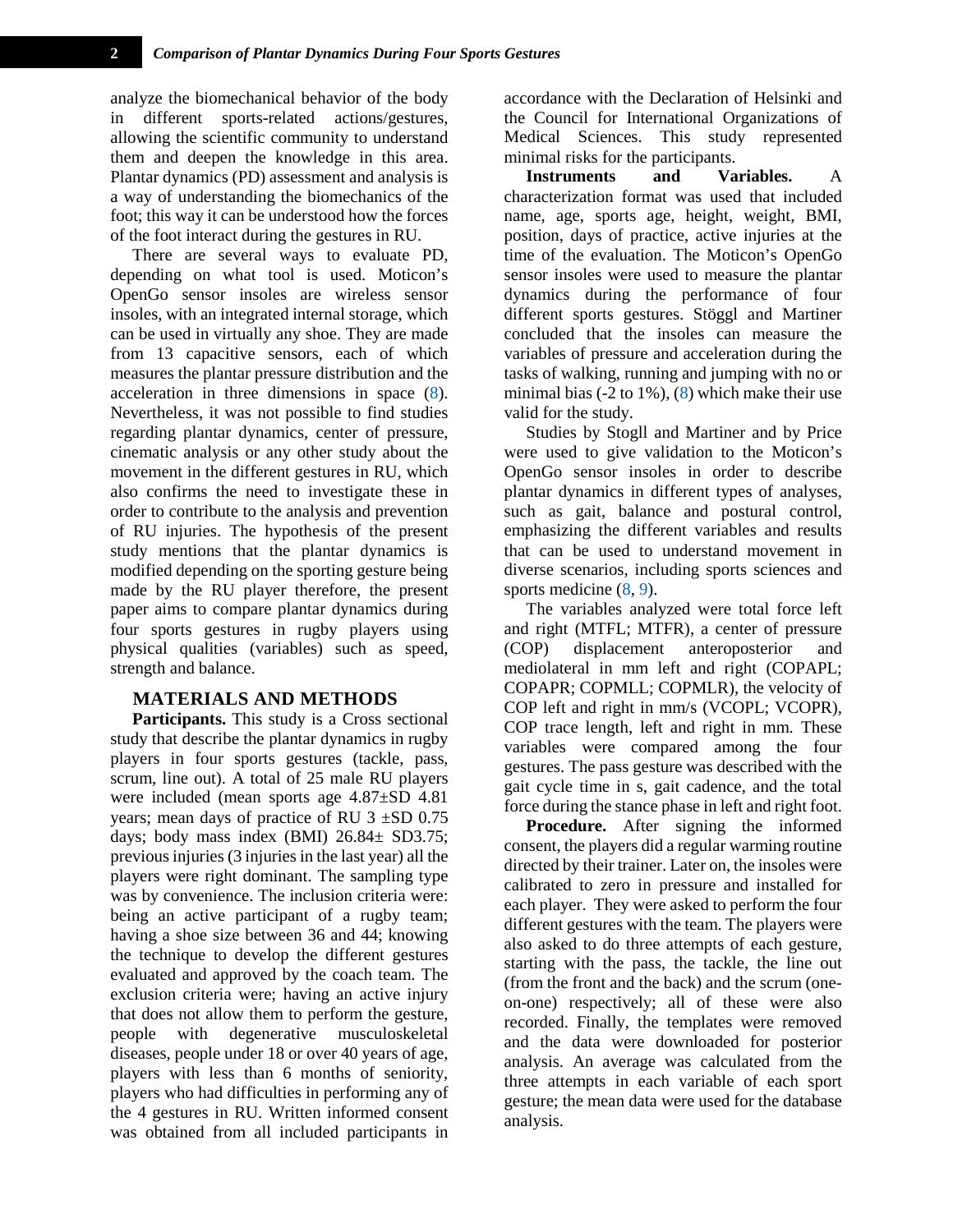**Statistical Analysis.** The demographic data from the sample were recorded in order to characterize it and find the mean. All the data download from the insoles was placed in Microsoft Excel to filter and place in SPSS statistics software analysis, licensed by Universidad de La Sabana. The data were analyzed with the Shapiro Wilks Normality test, which showed a non-normal distribution of data, reason why, it was proceeded to use a nonparametrical test. The data were analyzed comparing each variable in each foot (right and left) using the Wilcoxon test, except in the case of COPML because the results in each foot would be inverted naturally. After this, the final average was analyzed comparing each variable in each gesture using the Friedman Test. The p value used  $was < 0.05$ .

#### **RESULTS**

The MTF is concentrated predominantly in the left foot  $(p<0.05)$  in each gesture. Regarding the COPAP, in each gesture the COP in the left foot tended to travel to the anterior region, in contrast to the right foot, which tended to shift to the posterior region ( $p<0.05$ ), except in the case of the pass (p>0.05). In the case of the COPV, the velocity was similar in each foot (p>0.05), only in the case of the pass the COP tended to travel faster in the right foot. Regarding the COPTL, the results show that the trace length of the COP is not different between feet (P>0.005), and just like in the pass, the trace length was longer in the right foot (P<0.05) [Table 1.](#page-4-0)

Comparing five gestures MTFL and MTFR, the gestures that discharged the most force were the frontal base and backwards base line out (P<0.005) when compared each of the other gestures, and the gesture that discharged the least force was the tackle (P<0.005) [Figure 1.](#page-2-0)



<span id="page-2-0"></span>**Figure 1. Difference between Gesture and Leg Dominance Mean Total Force (N). \*MTFL: mean total force left foot \*MTFR: mean total force right foot**

Regarding the COPAPL, the gestures that shifted their COP most to the anterior part of the foot were the tackle and the scrum (P<0.005), and the gestures that shifted their COP to the most posterior part of the foot were the frontal base and backwards base line out (P<0.005) compared with the other gestures. The results of the COPAPR show that the frontal base and backwards base line out are the gestures in which the COP shifts

most to the posterior part of the foot when compared to the other gestures (P<0.005). In the case of the COPMLL, the results show that all the gestures tended to shift their COP most to the medial part of the foot, with the exception of the pass (P<0.005). Regarding the COPMLR, there was no significant difference between any of the gestures.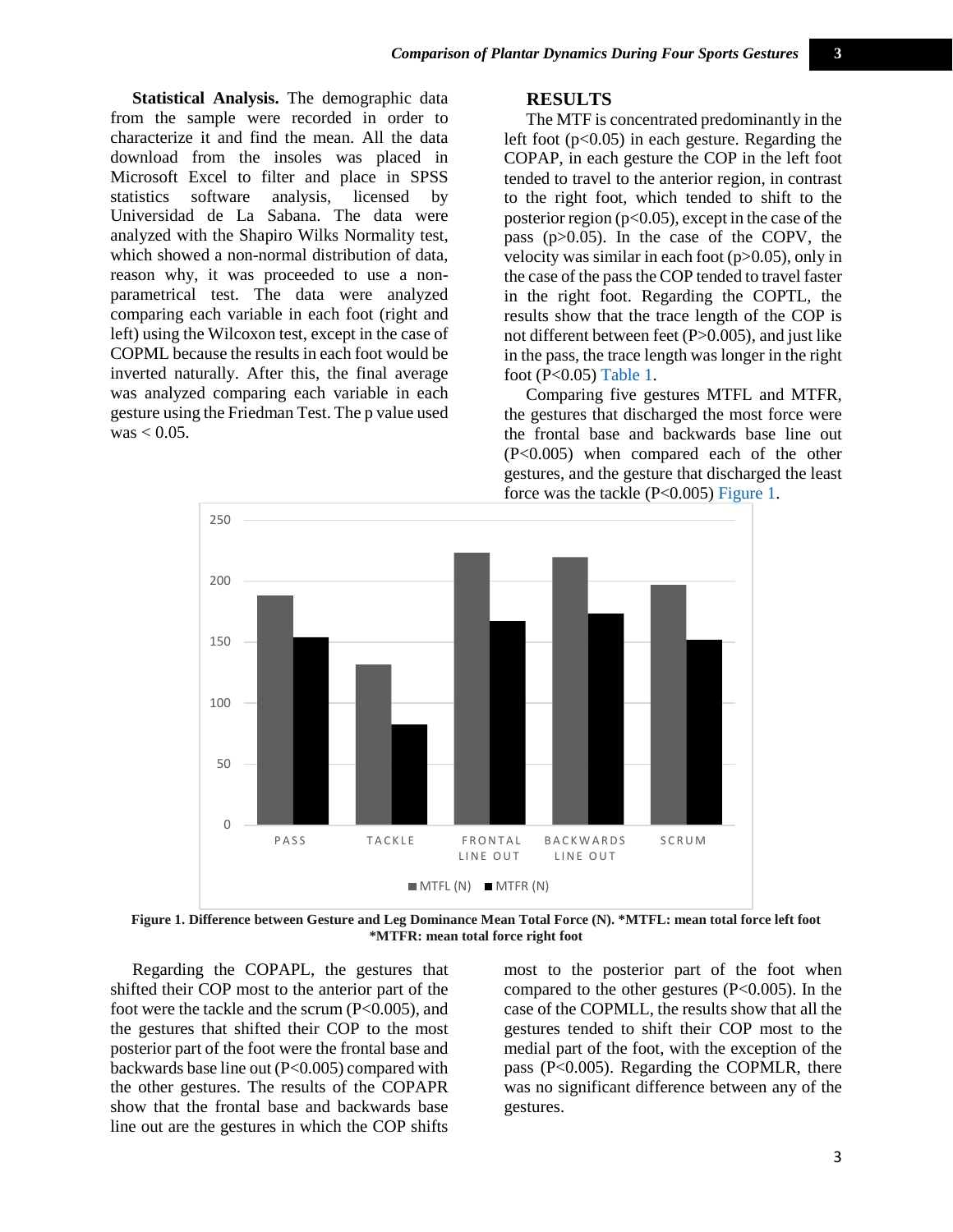The results of the COPVL show that the gesture in which the COP shifted with more velocity was the tackle, when compared to the other gestures (P<0.005) [Figure 2.](#page-3-0) In the case of the COPVR, the results show that the gestures where the COP shifted with more velocity were the tackle and the pass (P<0.005) [Table 2.](#page-5-0) The COPTLL, the gestures in which the COP traced a longer line were the tackle, the pass and the scrum (P<0.05) [Figure 3.](#page-3-1) And finally, in the case of the COPTLR, the COP traced a longer line in the tackle, the backwards base line out and the scrum.



<span id="page-3-0"></span>**Figure 2. Difference between Gesture and Leg Dominance Center of Pressure Velocity (mm/s). \* COPVL: center of pressure velocity left foot. \* COPVR: center of pressure velocity right foot**



<span id="page-3-1"></span>**Figure 3. Difference between Gesture and Leg Dominance Center of Pressure trace length (mm). \* COPTLL: center of pressure trace length left foot. \*COPTLR: center of pressure trace length right foot**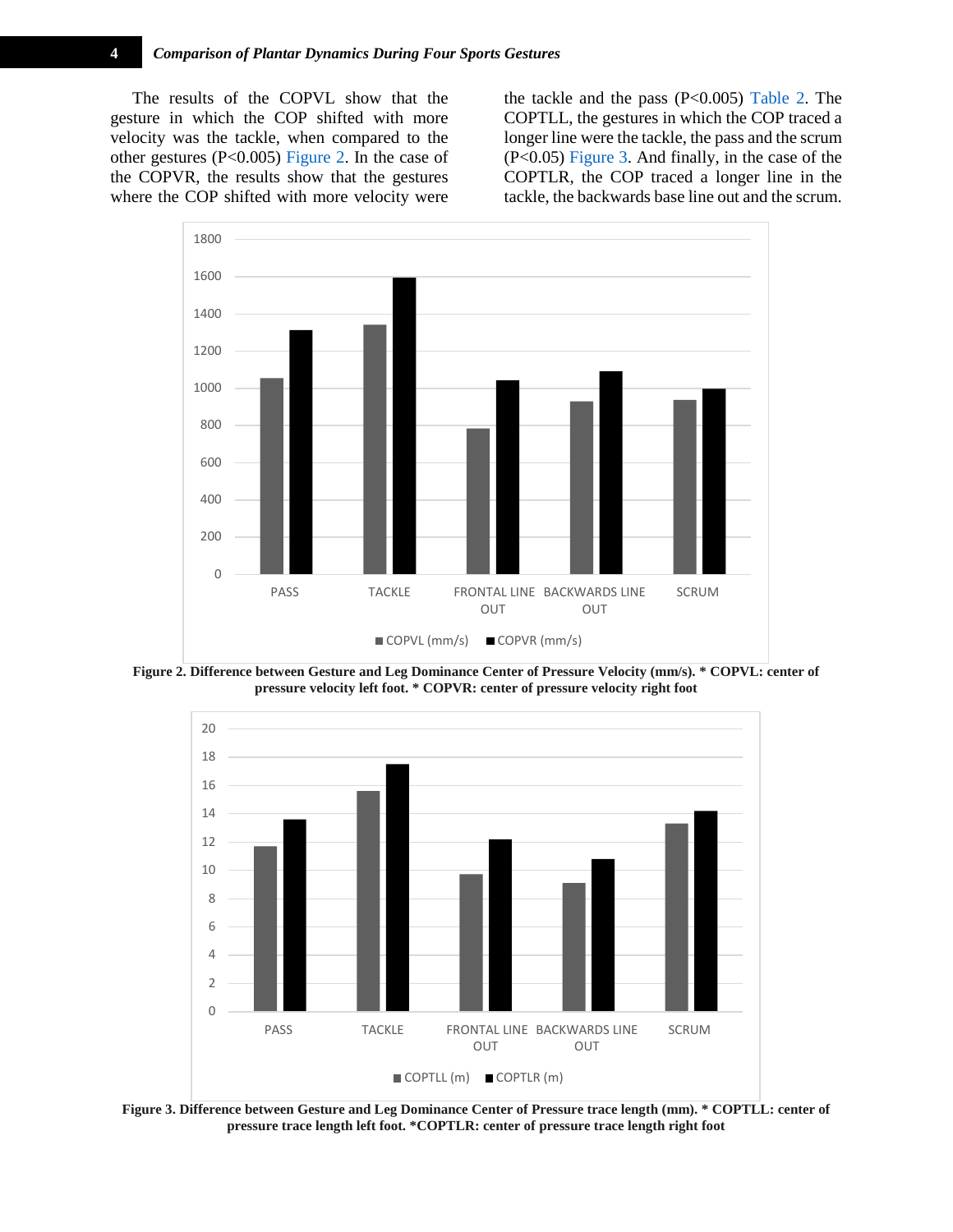<span id="page-4-0"></span>

| Table 1. Difference between Right and Left Leg |                    |                    |                     |                    |                  |                            |                   |                    |                   |               |
|------------------------------------------------|--------------------|--------------------|---------------------|--------------------|------------------|----------------------------|-------------------|--------------------|-------------------|---------------|
| <b>Variable</b>                                | Pass $(P)$         | $\mathbf{D}$ if (P | Tackle (T           | $\mathbf{D}$ if (P | Frontal          | $\mathbf{Dif}(\mathbf{P})$ | <b>Backwards</b>  | $\mathbf{D}$ if (P | <b>Scrum</b>      | Dif (P        |
|                                                | <b>Median</b>      | Value)             | <b>Median</b>       | Value)             | <b>Line Out</b>  | Value)                     | Line Out          | Value)             | (S)               | Value)        |
|                                                | (IL/SL)            |                    | (IL/SL)             |                    | (LF)             |                            | (LB)              |                    | <b>Median</b>     |               |
|                                                |                    |                    |                     |                    | <b>Median</b>    |                            | <b>Median</b>     |                    | (IL/SL)           |               |
|                                                |                    |                    |                     |                    | (IL/SL)          |                            | (IL/SL)           |                    |                   |               |
| <b>MTFL</b>                                    | 188.3              | 34.3               | 131.7               | 49.1               | 223.3            | 56                         | 219.7             | 46.2               | 197               | 45            |
| (N)                                            | (167.7/216)        | (0.001)            | (114.6/169.8)       | (0.000)            | (197.6/248.      | (0.000)                    | (202.8/254.9)     | (0.001)            | (171.2/220.       | (0.000)       |
|                                                |                    |                    |                     |                    | 4)               |                            |                   |                    | 7)                |               |
| <b>MTFR</b>                                    | 154                | 34.3               | 82.6                |                    | 167.3            | 56                         | 173.5             | 46.2               | 152               | 45            |
| (N)                                            | (124.4/159.3       | (0.001)            | (74.3/106.7)        |                    | (146.9/178.      | (0.000)                    | (149/186.7)       | (0.001)            | (123.9/158.       | (0.000)       |
|                                                |                    |                    |                     |                    | 2)               |                            |                   |                    | 1)                |               |
| <b>COPAPL</b>                                  | $5.73$ $(-$        | 6.47               | 9.7(6.7/25.1)       | 5.6                | $-3.5$ ( $-$     | 22.4                       | $-7.07$ ( $-$     | 21.03              | 13.3              | 9.8           |
| (mm)                                           | 10.2/10.05         | (0.55)             |                     | (0.001)            | 44.9/121.4       | (0.000)                    | 15.9/3.3)         | (0.006)            | (4.7/25.3)        | (0.033)       |
| <b>COPAPR</b>                                  | $-12.2$ (-         | 6.47               | $-4.1 (-21.3)$      | 5.6                | $-25.9$ ( $-$    | 22.4                       | $-28.1 (-37.3)$   | 21.03              | $3.5(-$           | 9.8           |
| (mm)                                           | $21.3/-0.5$        | (0.55)             | (0.3)               | (0.001)            | $40.5/-15.5$     | (0.000)                    | 14.4)             | (0.006)            | 14.3/27.5         | (0.033)       |
| <b>COPMLL</b>                                  | $0.9(-$            | 0.17               | 3(0.7/5.7)          | 1.4                | 2.6              | 2.34                       | $3.4(-0.2/4.6)$   | 2.47               | $5.16(-$          | 4.36          |
| (mm)                                           | 1.91/2.82          | (0.230)            |                     | (0.089)            | (0.41/5.04)      | (0.026)                    |                   | (0.055)            | 1.5/6.8           | (0.006)       |
| <b>COPMLR</b>                                  | $-1.1$ ( $-$       | 0.17               | $-1.6$ $(-3.8/1.1)$ | 1.4                | $-0.26(-)$       | 2.34                       | $-0.93$ ( $-$     | 2.47               | $0.8(-$           | 4.36          |
| (mm)<br><b>COPVL</b>                           | 3.81/0.8<br>1054.3 | (0.230)<br>258.9   | 1341.1              | (0.089)<br>253.6   | 3.3/0.7<br>784.7 | (0.026)<br>258.3           | 3.6/1.3)<br>930.1 | (0.055)<br>161.8   | 4.04/1.6<br>938.4 | (0.006)<br>59 |
|                                                | (963.7/1400.       | (0.006)            | (1228/1728.3)       | (0.523)            | (692/1082.3)     | (0.068)                    | (737.3/1164.      | (0.114)            | (825.3/1289       | (0.784)       |
| (mm/s)                                         | 1)                 |                    |                     |                    |                  |                            | 3)                |                    | .9)               |               |
| <b>COPVR</b>                                   | 1313.2             | 258.9              | 1594.7              | 253.6              | 1043             | 258.3                      | 1091.9            | 161.8              | 997.9             | 59            |
| (mm/s)                                         | (1189.3/221)       | (0.006)            | (1412.5/1952.7      | (0.523)            | (926.9/1275      | (0.068)                    | (241.5/3846.      | (0.114)            | (896.9/1298       | (0.784)       |
|                                                | 4.2)               |                    | $\rightarrow$       |                    | .9)              |                            | 1)                |                    | .4)               |               |
| <b>COPTLL</b>                                  | 11.7               | 1.9                | 15.6 (13.2-         | 1.9                | 9.74             | 2.49                       | 9.1(8.4/14.2)     | 1.7                | 13.3              | 0.9           |
| (m)                                            | (10.2/15.2)        | (0.004)            | 20.4)               | (0.412)            | (8.5/13.1)       | (0.107)                    |                   | (0.114)            | (12.2/20.2)       | (0.670)       |
| <b>COPTLR</b>                                  | 13.6               | 1.9                | 17.5                | 1.9                | 12.2             | 2.49                       | 10.8              | 1.7                | 14.2              | 0.9           |
| (m)                                            | (12.6/17.4)        | (0.004)            | (15.7/21.6)         | (0.412)            | (10.8/15.4)      | (0.107)                    | (10.6/17.3)       | (0.114)            | (13.5/21.5)       | (0.670)       |
| <b>MTFSPL</b>                                  | 307.8              | 27.9               |                     |                    |                  |                            |                   |                    |                   |               |
|                                                | (274.3/341.1       | (0.027)            |                     |                    |                  |                            |                   |                    |                   |               |
|                                                |                    |                    |                     |                    |                  |                            |                   |                    |                   |               |
| <b>MTFSPR</b>                                  | 279.9              | 27.9               |                     |                    |                  |                            |                   |                    |                   |               |
|                                                | (252.4/307.4       | (0.027)            |                     |                    |                  |                            |                   |                    |                   |               |
|                                                |                    |                    |                     |                    |                  |                            |                   |                    |                   |               |

) **\*MTFL: mean total force left foot, \*MTFR: mean total force right foot, \*COPAPL: center of pressure anterior-posterior left foot. \*COPAPR: center of pressure anterior-posterior right foot, \*COPMLL: center of pressure medial-lateral left foot, \*COPMLR: center of pressure medial-lateral right foot, \*COPVL: center of pressure velocity left foot, \*COPVR: center of pressure velocity right foot. \*COPTTL: center of pressure trace length left foot, \*COPTLR: center of pressure trace length right foot, \*MTFSPL: mean total force during stance phase left foot, \*MTFSPR: mean total force during** 

**stance phase right foot.**

# **DISCUSSION**

This study aimed to identify the foot dynamics during four sports gestures in RU players through physical qualities such as speed, balance and strength. The results show that there is significant asymmetry in the COP variables and powerful differences in the pressures applied on each foot (P<0.005) during the performance of the gestures. Figen et al., in their study about asymmetry in plantar pressure, stated that "Unbalanced distribution of plantar forces may be a cause of stress fractures on the metatarsal heads." [\(10\)](#page-6-8) This knowledge leads us to think that undistributed plantar forces may cause stress in the feet, which may cause different kinds of injuries. Wafai et al., in their study on the distribution of forces in the feet, also agree with this statement, arguing that "The site of injury is often related to the plantar forces and the distribution of these forces in each foot." [\(11\)](#page-6-9).

The highest MTF in the four gestures was found in the left foot. This pressure is localized predominantly in the anterior and medial part of the foot, and with these results it can be concluded that the left foot – and specifically the anterior and medial part – is the most overloaded spot of the feet during the four sports gestures. In the case of the right foot, the COP tended to travel predominantly to the posterior and medial part of the foot. Regarding the COP trace length and velocity, there was no significant difference between the feet (P<0.005). The overload and the asymmetry in the dynamics of each foot could also explain why the lower limb is the most affected part of the body (30-55% of injuries). [\(7\)](#page-6-5) In addition, the continuous increase in speed and force over the years in the rugby game [\(1\)](#page-6-0) could contribute to the incidence of injuries of this nature.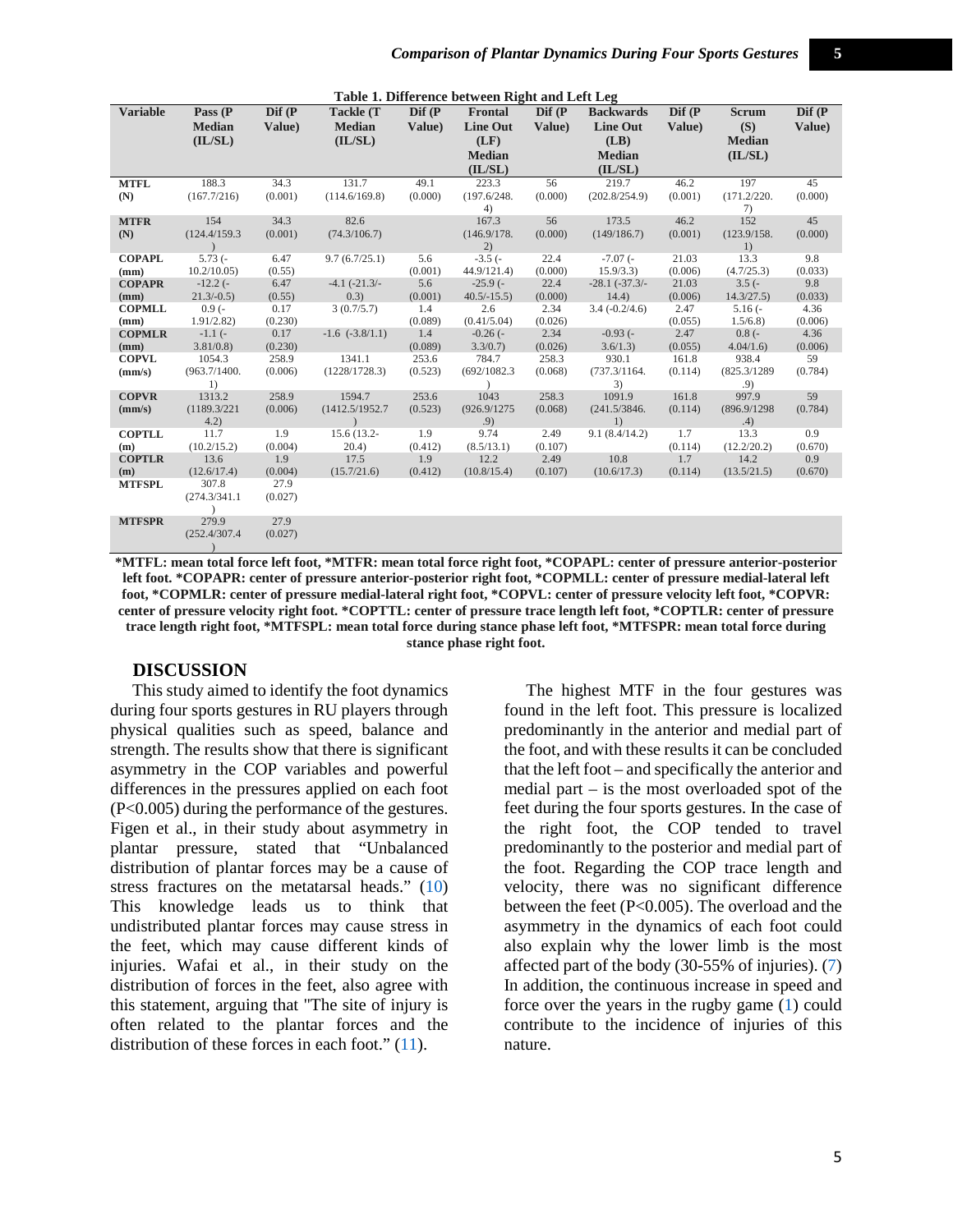<span id="page-5-0"></span>

| <b>Table 2. Difference between Gestures</b> |             |                     |              |              |               |               |              |              |               |               |  |
|---------------------------------------------|-------------|---------------------|--------------|--------------|---------------|---------------|--------------|--------------|---------------|---------------|--|
| <b>Gesture vs</b>                           | <b>MTFL</b> | <b>MTFR</b>         | <b>COPAP</b> | <b>COPAP</b> | <b>COPML</b>  | <b>COPM</b>   | <b>COPVL</b> | <b>COPVR</b> | <b>COPTLL</b> | <b>COPTLR</b> |  |
| <b>Gesture</b>                              | DIF (P      | $\bf DIF$ $(\bf P)$ | L DIF        | <b>R</b> DIF | $L$ DIF $(P)$ | LR            | DIF (P       | <b>DIFE</b>  | $DIF$ ( $P$   | $DIF$ ( $P$   |  |
|                                             | Value)      | Value)              | (P)          | $\mathbf{P}$ | Value)        | DIF (P        | Value)       | (P)          | Value)        | Value)        |  |
|                                             |             |                     | Value)       | Value)       |               | Value)        |              | Value)       |               |               |  |
| Pass-tackle                                 | 56.6(0.000) | 71.4                | 3.97         | 8.1          | 2.1(0.003)    | *             | 286.8        | 281.5        | 3.9(0.11)     | 3.9(0.033)    |  |
|                                             |             | (0.000)             | (0.001)      | (0.855)      |               |               | (0.012)      | (0.201)      |               |               |  |
| Pass-frontal                                | 35(0.000)   | 13.3                | 2.23         | 13.7         | 1.7(0.003)    | $\frac{1}{2}$ | 269.6        | 270.2        | 1.96          | 1.4(0.107)    |  |
| L.O.                                        |             | (0.012)             | (0.738)      | (0.005)      |               |               | (0.001)      | (0.002)      | (0.094)       |               |  |
| Pass-                                       | 31.4(0.002) | 19.5                | 1.34         | 15.9         | 2.5(0.114)    | $\ast$        | 124.2        | 221.3        | 2.6(0.059)    | 2.8(0.378)    |  |
| backwards                                   |             | (0.013)             | (0.378)      | (0.031)      |               |               | (0.013)      | (0.031)      |               |               |  |
| L.O.                                        |             |                     |              |              |               |               |              |              |               |               |  |
| Pass-scrum                                  | 8.7(0.181)  | 2(0.948)            | 7.57         | 8.7(0.048)   | 4.26          | $\gg$         | 115.4        | 315.3        | 1.6(0.052)    | 0.6(0.354)    |  |
|                                             |             |                     | (0.014)      |              | (0.045)       |               | (0.114)      | (0.003)      |               |               |  |
| Tackle -                                    | 91.6(0.000) | 84.7                | 6.2(0.006)   | 21.8         | 0.4(0.784)    | $\frac{1}{2}$ | 556.4        | 551.7        | 5.86          | 5.3(0.000)    |  |
| frontal L.O.                                |             | (0.000)<br>90.9     |              | (0.004)      |               | $\ast$        | (0.000)      | (0.001)      | (0.001)       |               |  |
| Tackle -                                    | 88 (0.000)  |                     | 2.63         | 24(0.014)    | 0.4(0.301)    |               | 411 (0.000)  | 502.8        | 6.6(0.002)    | 6.7(0.316)    |  |
| backwards<br>L.O.                           |             | (0.000)             | (0.000)      |              |               |               |              | (0.021)      |               |               |  |
| Tackle -                                    | 65.3(0.000) | 69.4                | 3.6          | 0.6          | 2.16          | *             | 402.2        | 596.8        | 2.3(0.648)    | 3.3(0.677)    |  |
| scrum                                       |             | (0.000)             | (0.627)      | (0.104)      | (0.761)       |               | (0.003)      | (0.002)      |               |               |  |
| Frontal                                     | 3.6(0.867)  | 6.2                 | 3.57         | 2.2          | 0.8(0.503)    | $\ast$        | 145.4        | 48.9         | 0.64          | 1.4(1)        |  |
| L.O.                                        |             | (0.988)             | (0.224)      | (0.429)      |               |               | (0.236)      | (0.301)      | (0.584)       |               |  |
| <b>Backwards</b>                            |             |                     |              |              |               |               |              |              |               |               |  |
| L.O.                                        |             |                     |              |              |               |               |              |              |               |               |  |
| Frontal                                     | 26.3(0.001) | 15.3                | 9.8          | 22.4         | 2.56          | *             | 154.2        | 45.1         | 3.56          | 2(0.005)      |  |
| L.O.-Scrum                                  |             | (0.018)             | (0.019)      | (0.000)      | (0.605)       |               | (0.052)      | (0.301)      | (0.002)       |               |  |
| <b>Backwards</b>                            | 22.7(0.002) | 21.5                | 6.23         | 24.6         | 1.76          | *             | 8.8(0.023)   | 94           | 4.2(0.000)    | 3.4(0.012)    |  |
| L.O.-Scrum                                  |             | (0.008)             | (0.000)      | (0.000)      | (0.171)       |               |              | (0.248)      |               |               |  |

**\*There was no significant difference between any of the gestures. \*MTFL: mean total force left foot, \*MTFR: mean total force right foot, \*COPAPL: center of pressure anterior-posterior left foot. \*COPAPR: center of pressure anteriorposterior right foot, \*COPMLL: center of pressure medial-lateral left foot, \*COPMLR: center of pressure medial-lateral right foot, \*COPVL: center of pressure velocity left foot, \*COPVR: center of pressure velocity right foot. \*COPTTL: center of pressure trace length left foot, \*COPTLR: center of pressure trace length right foot, \*MTFSPL: mean total force during stance phase left foot, \*MTFSPR: mean total force during stance phase right foot.**

The line out, in general, was the gesture in which the foot had the highest MTF. This pressure was predominantly concentrated in the posterior and medial part of the right foot, suggesting to conclude that in this population the most overloaded spot on the plantar surface was located in the right foot, specifically in the posterior and medial zone during the two line outs.

The tackle and the pass were the gestures in which the COP traveled with more velocity and with a longer trace length. This could mean that these two gestures are the ones with the most instability. This is also mentioned in the study by Alfonso-Mora et al., in which they noted that variables like displacement and velocity tend to mean that there is more instability at the time of the gestures [\(12\)](#page-7-0). This knowledge could explain why the tackle, and specifically the player doing the gesture, is accredited with being the most injurious of the gestures in the sport  $(3, 5, 13, 14)$  $(3, 5, 13, 14)$  $(3, 5, 13, 14)$  $(3, 5, 13, 14)$ . In another study by Alfonso-Mora et al., the authors point out that it is important to measure the plantar dynamics in the field where the athletes perform their activities, since the ground where they move could change the form in which plantar dynamics distribute their variables [\(12\)](#page-7-0).

Hawrlyak et al. reported that the pressure concentrated in the medial part of the foot during running could increase the susceptibility of the fourth and fifth metatarsal fractures [\(15\)](#page-7-3). Furthermore, Uzun et al. concluded that repetitive eversion stress in the feet could be linked to fractures  $(16)$ . In our study, during the running phase of the pass, the pressure was concentrated in the medial part of the foot: this gesture could expose the players to suffer these kinds of fractures.

The study found that right-dominant players put more pressure on the left foot in the pass, tackle, lineout and scrum gestures in amateur rugby players, On the other hand, the right foot is more unstable, because the speed and displacement of the pressure center is greater in this lower limb. The gesture with the greatest release of pressure on the foot was the lineout, possibly because the player must carry a partner.

#### **CONCLUSION**

As a conclusion, the results show there is significant asymmetry in the COP variables and powerful differences in the pressures applied on each foot (P<0.005). The highest MTF in the four gestures was found in the left foot. In addition, this pressure is localized predominantly in the anterior and medial part of the foot. In the right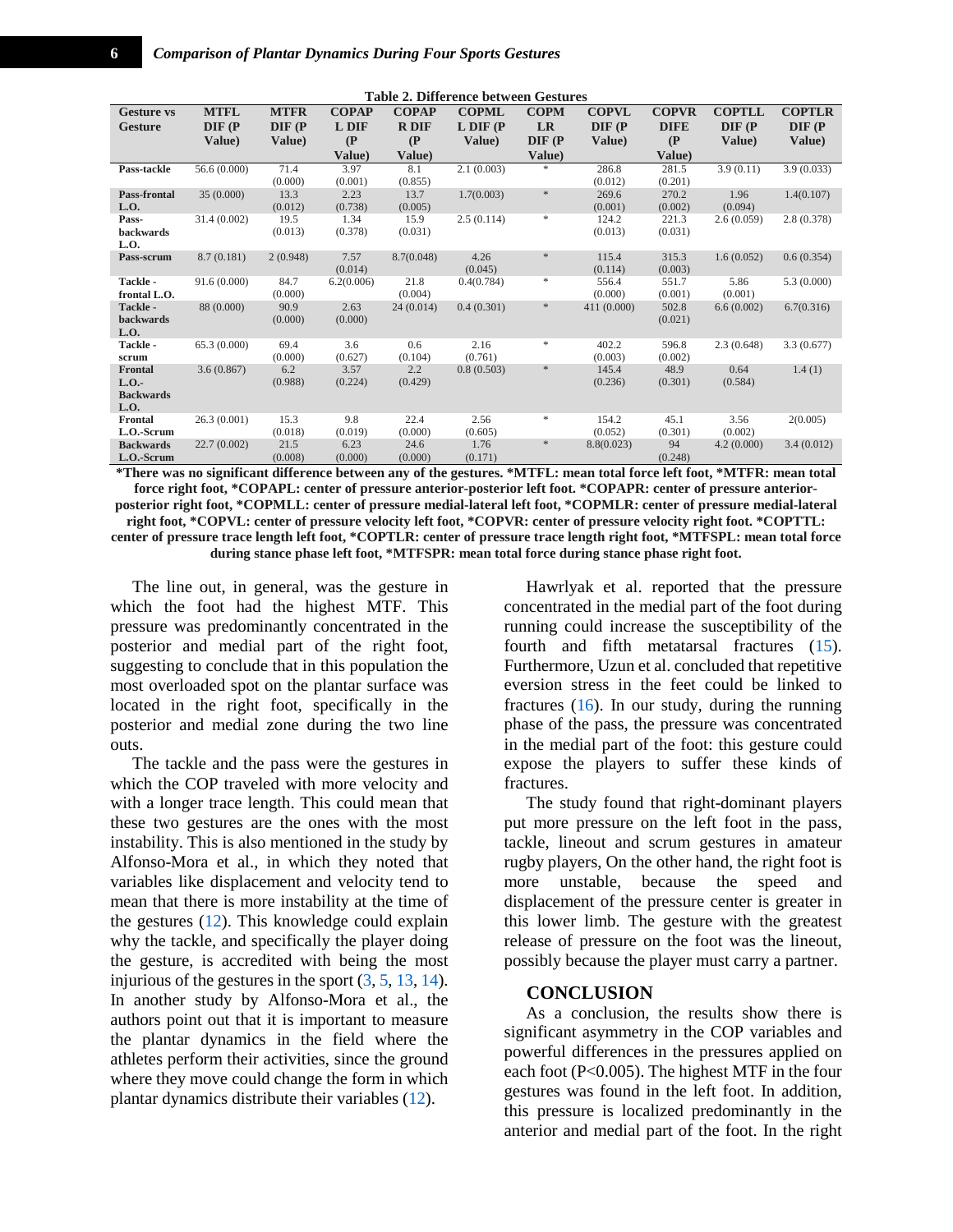foot, the COP tended to travel predominantly to the posterior and medial part of the foot, and the velocity and trace length of the COP was mainly higher in this foot. The line out in general was the gesture in which the foot had the highest MTF. This pressure was predominantly concentrated in the posterior and medial part of the left foot and the tackle and the pass were the gestures in which the COP traveled with more velocity and with a longer trace length, especially in the right foot.

The limitation of the study was the sample size. In following studies, more people should be included in the evaluations. It is recommended to deepen the knowledge of the plantar dynamics in rugby. Currently, in the literature there is not enough evidence to have a sure understanding of how the plantar dynamics interact with each other in the feet of the players. This study was made with a population of amateur rugby players, and it is suggested that studies like this should be made in professional rugby teams and with a bigger population so the results have more impact in the understanding of plantar dynamics in RU.

# **ACKNOWLEDGEMENT**

Thanks to Universidad De La Sabana for their support in this research.

# **APPLICABLE REMARKS**

The results of this research have an impact on the sport gesture considerations of rugby players and the prevention of rugby-related injuries.

# **FUNDING**

This study was developed with financial support of Universidad de La Sabana as well the funding support for professionally proofread.

# **CONFLICT OF INTEREST**

All authors of this work declare not to have a conflict of interest.

#### **ETHICS DECLARATIONS**

Research involving human participant: All procedures performed in this study were in accordance with the ethical standards of the Universidad de La Sabana research committee, law 8430 and with the Helsinki declaration. The risk of the research was minimal and voluntary participation was a guarantee.

# **INFORMED CONSENT**

Informed consent was obtained from all participants in the study, this documentation is saved in Universidad de La Sabana.

#### <span id="page-6-0"></span>**REFRENCES**

1. Gardner AJ, Iverson GL, Williams WH, Baker S, Stanwell P. A systematic review and metaanalysis of concussion in Rugby Union. *Sport Med*. 2014;**44**(12):1717-1731. **doi:** [10.1007/s40279-014-](http://dx.doi.org/10.1007/s40279-014-0233-3) [0233-3](http://dx.doi.org/10.1007/s40279-014-0233-3)

<span id="page-6-1"></span>2. Archbold HAP, Rankin AT, Webb M. Physical Therapy in Sport Recurrent injury patterns in adolescent rugby. *Phys Ther Sport*. 2018;**33**:12-17. **doi:** [10.1016/j.ptsp.2018.06.005](http://dx.doi.org/10.1016/j.ptsp.2018.06.005)

<span id="page-6-2"></span>3. Fuller CW. Journal of Science and Medicine in Sport Modelling injury-burden in rugby sevens. *J Sci Med Sport*. 2018;**21**(6):553-557. **doi:** [10.1016/j.jsams.2017.10.019](http://dx.doi.org/10.1016/j.jsams.2017.10.019)

<span id="page-6-3"></span>4. Tee JC, Bekker S, Collins R. The efficacy of an iterative "sequence of prevention" approach to injury prevention by a multidisciplinary team in professional rugby union. *J Sci Med Sport*. 2018;**21**(9):899- 904. **doi:** [10.1016/j.jsams.2018.02.003](http://dx.doi.org/10.1016/j.jsams.2018.02.003)

<span id="page-6-4"></span>5. Yeomans C, Kenny IC, Cahalan R. The Incidence of Injury in Amateur Male Rugby Union: A Systematic Review and Meta-Analysis. *Sport Med*. 2018;**48**(4):837-848. **doi:** [10.1007/s40279-017-0838-4](http://dx.doi.org/10.1007/s40279-017-0838-4)

6. Delfino Barboza S, Rössler R, Verhagen E. Considerations and Interpretation of Sports Injury Prevention Studies. *Clin Sports Med*. 2018;**37**(3):413-425. **doi:** [10.1016/j.csm.2018.03.006](http://dx.doi.org/10.1016/j.csm.2018.03.006)

<span id="page-6-5"></span>7. Kaux JF, Julia M, Delvaux F. Epidemiological Review of Injuries in Rugby Union. *Sport*. 2015;**3**(1):21-29. **doi:** [10.3390/sports3010021](http://dx.doi.org/10.3390/sports3010021)

<span id="page-6-6"></span>8. Stöggl T, Martiner A. Validation of Moticon's OpenGo sensor insoles during gait, jumps, balance and cross-country skiing specific imitation movements. *J Sports Sci*. 2017;**35**(2):196-206. **[doi:](http://dx.doi.org/10.1080/02640414.2016.1161205)**  [10.1080/02640414.2016.1161205](http://dx.doi.org/10.1080/02640414.2016.1161205)

9. Price FT. Validation of A Wearable Sensor Insole Device For Analysis Of Postural Control.2018.

<span id="page-6-8"></span><span id="page-6-7"></span>10. Comparison NF. Foot Symmetry and Plantar Pressure Characteristics in Elite Taekwondo Foot Symmetry and Plantar Pressure Characteristics in Elite Taekwondo Athletes ; Preferred and Non-Preferred Foot Comparison.2016.

<span id="page-6-9"></span>11. Wafai L, Zayegh A, Woulfe J, Aziz SM, Begg R. Identification of Foot Pathologies Based on Plantar Pressure Asymmetry.2015.